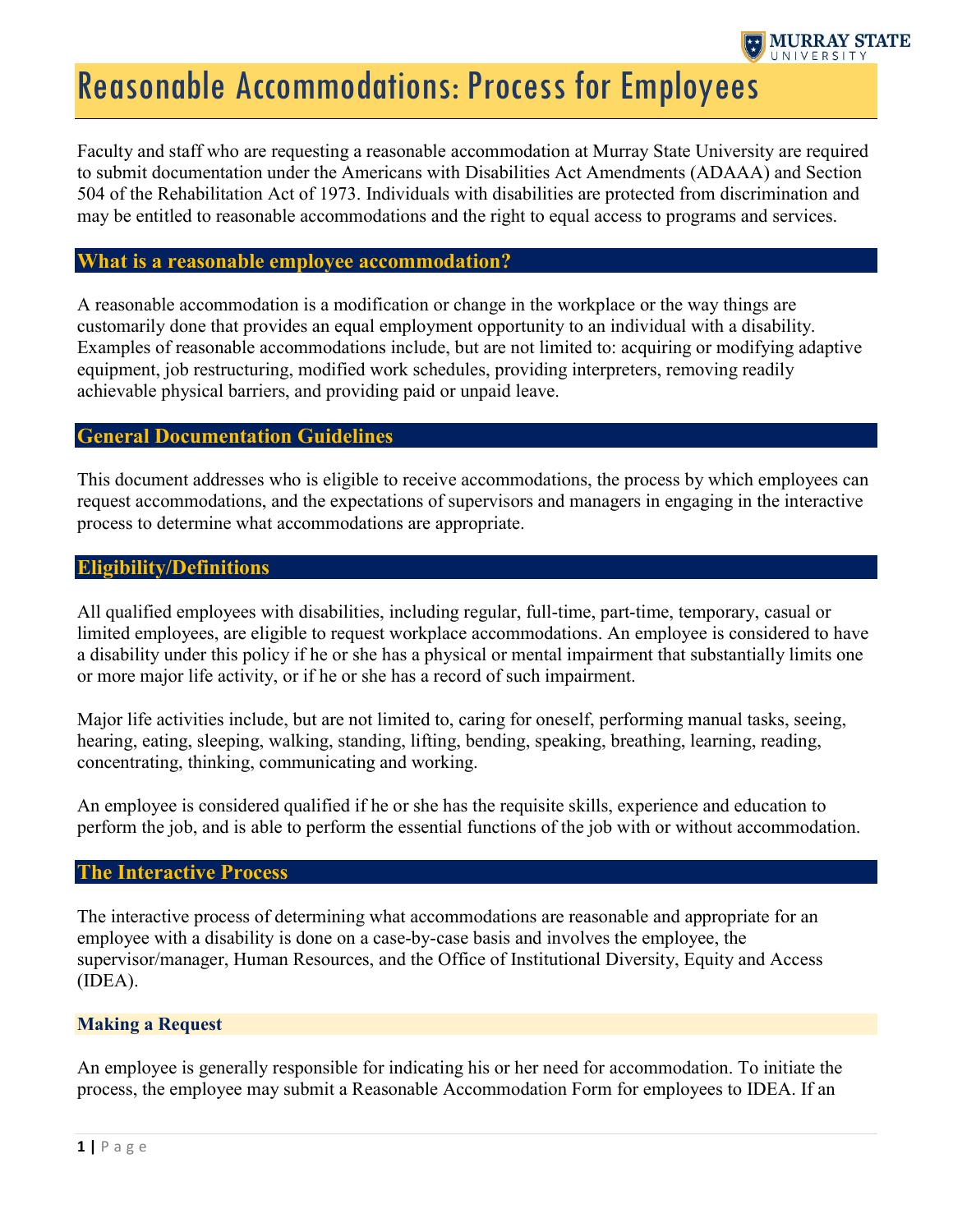employee makes a request for accommodation to someone other than IDEA staff, such as a supervisor, manager or Human Resources professional, these individuals should forward the request to the Office of Institutional Diversity, Equity and Access.

# Documentation Requirements

The employee is responsible for requesting a workplace accommodation. The employee must submit the following documents:

- A request for a reasonable accommodation is made using the Reasonable Accommodation Form for employees
- Documentation
	- o A letter from the doctor that indicates:
		- The condition and its duration (i.e. anticipated RTW [Return to Work] date)
		- The limitations caused by the condition and how those limitations impact the employee's performance of the essential functions of the job;
		- The accommodation(s) the employee and/or the employee's doctor/medical professional believe will enable the employee to perform the essential functions of the job.
	- $\circ$  A treating professional is asked to complete Part III of the reasonable accommodation form in addition to a written letter that addresses the bullet points above.
- A job description identifying the essential functions of the job. This information may be obtained from the employee's supervisor and Human Resources.

When an employee's disability and/or his or her need for the accommodation are not readily apparent, the Office of Institutional Diversity, Equity and Access may request documentation of the condition and information on why the accommodation is necessary from an appropriate medical or mental health provider. If the initial documentation provided by the health professional is not sufficient, IDEA will inform the employee and explain what additional information is needed. The employee is then responsible for obtaining the missing information from the health care provider.

The Office of Institutional Diversity, Equity and Access will then engage in a dialogue with the employee about the specific ways the condition affects job performance and the reasonable accommodations that can be provided. Extensive dialogue may not be necessary when the existence of the disability and the need for the accommodation are obvious, and the supervisor and employee agree on the most effective reasonable accommodation.

Except as required by law, diagnosis information and disability documentation is not shared with the employee's supervisor or manager. Documentation is maintained securely in the Office of Institutional Diversity, Equity and Access and does not become part of the employee's personnel file.

# The Interactive Process

After receiving sufficient documentation, IDEA will contact the supervisor/manager and the appropriate Human Resources representative to explore whether the requested accommodation is reasonable. An accommodation is not considered reasonable if it would create an undue hardship for the University. Examples of accommodations that pose an undue hardship include, but are not limited to, accommodations that are unduly costly, extensive or would alter or remove an essential function of the